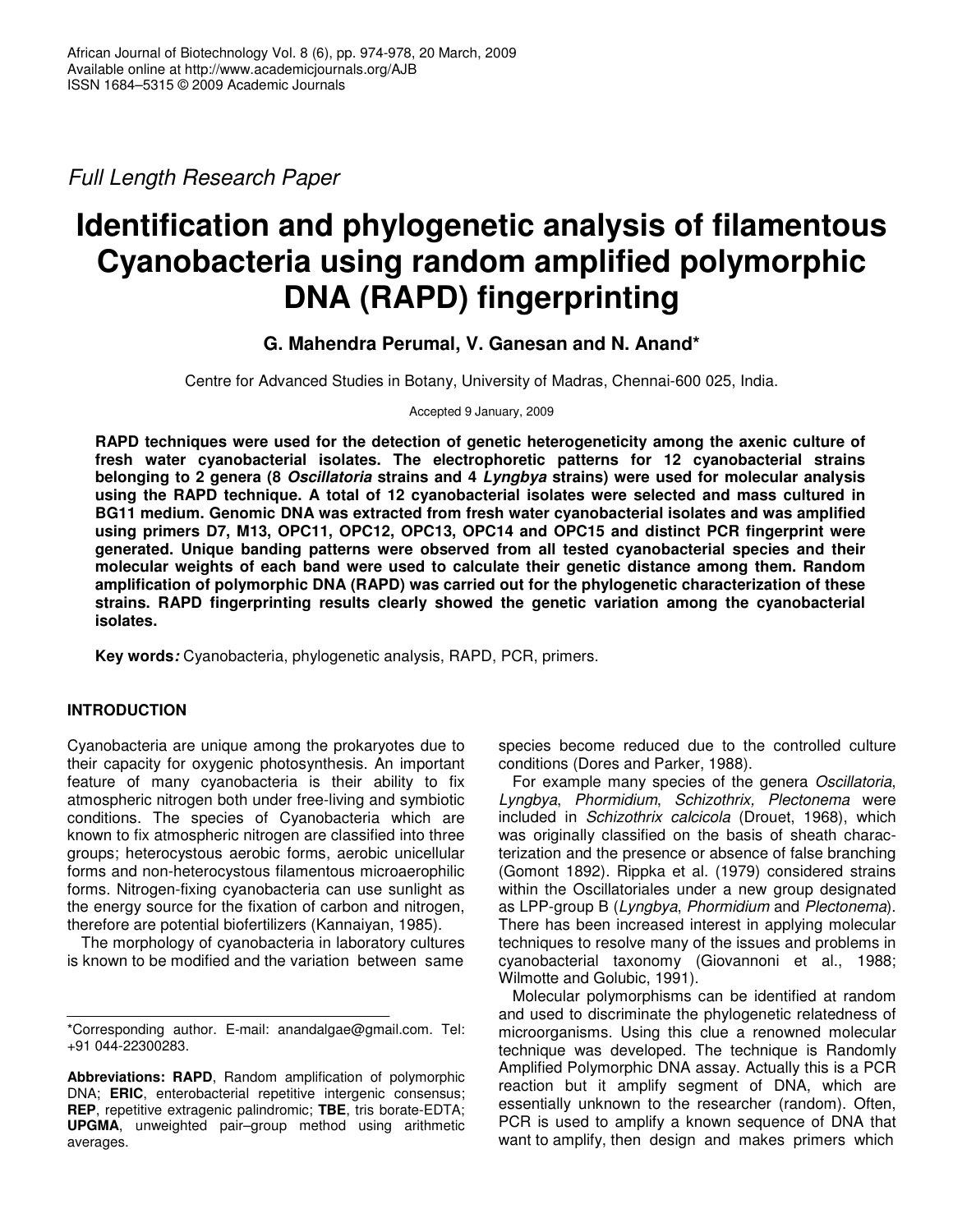| S/N | Name of the strain                   | Nature of the sample | <b>Place of collection</b> |
|-----|--------------------------------------|----------------------|----------------------------|
|     | Oscillatoria acuminata Gomont        | Paddy field soil     | Aduthurai                  |
| 2   | Oscillatoria foreaui Fremy           | Water canal          | Tenkasi                    |
| 3   | Oscillatoria animalis Ag.            | Lake                 | Chegalpattu                |
| 4   | Oscillatoria obscura Bruhl et Biswas | Paddy field          | Poondi                     |
| 5   | Oscillatoria acutissima Kuff         | Canal                | Mettur dam                 |
| 6   | Oscillatoria formosa Bory            | Paddy field          | Salem                      |
| 7   | Oscillatoria boryana Bory ex Gomont  | Lake                 | Tanjore                    |
| 8   | Oscillatoria earlei Gardner          | Paddy field          | Vedanthangal               |
| 9   | Lyngbya lagerheimii (Möbius) Gomont  | Paddy field          | Mysore                     |
| 10  | Lyngbya major Meneghini ex Gomont    | Paddy field          | Maduravoval                |
| 11  | Lyngbya martensiana Meneghini        | Paddy field          | Mysore                     |
| 12  | Lyngbya spiralis Geitler             | Pool                 | Vanduloor                  |

**Table 1.** Algal strains used as sources of DNA.

will anneal to sequences flanking the sequence of interest. Thus, PCR leads to the amplification of a particular segment of DNA. This makes it a tool of great power and general applicability.

RAPD technique in conjunction with PCR has been employed to identify many organisms to the strain level (Welsh and McClelland, 1990). Based on RAPD markers seventeen different cyanobacterial cultures derived from 6 different decamer primers were analysed to provide diagnostic fingerprints for each culture and their genetic distances. The study revealed that these RAPD markers could be further used to identify and establish the genetic purity of the strains in the cyanobacterial inoculum. A similarity of 60 – 90% was observed within *Westiellopsis* cultures. *Nostoc* cultures shared 50 – 80% similarity with *Westiellopsis* cultures. *Anabaena* cultures were 60 - 70% similar to *Westiellopsis* cultures. The markers produced for each culture were also applied to phylogenetic analysis to infer genetic relatedness in this group of prokaryotes. (Jeberlin Prabina et al., 2005).

The genetic diversity of symbiotic cyanobacteria in coralloid roots of cycads was examined using PCR fingerprinting with primers derived from repetitive sequences. The highest genetic resolution was achieved using the primer corresponding to the short tandemly repeated repetitive sequences (Weiwen et al., 2002). The Repetitive Extragenic Palindromic (REP) and Enterobacterial Repetitive Intergenic Consensus (ERIC) sequences were originally described for the family Enterobacteriaceae but later found in several gramnegative bacteria and close relatives in the same phyla. ERIC sequences were first reported in *E. coli* and other members of *Enterobacteriaceae* as well as *Vibrio cholerae* (Sharples and Lloyd, 1990; Hulton et al., 1991; Wilson and Sharp, 2006). Lyra et al. (2001) reported the use of ERIC PCR for the genotyping of cyanobacterial strains. Widespread distribution of these repetitive DNA elements in the genomes of various microorganisms should enable rapid identification of bacterial species and strains and be useful for the analysis of prokaryotic genomes (James et al., 1991). Among the cyanobacteria, the family Oscillatoriae consists of uniseriate and differentiated trichomes (with or without mucilage sheath). In these cultures there is always a difficulty in identification and it was considered to analyze the molecular features with available tools to understand their relatedness.

#### **MATERIALS AND METHODS**

#### **Cyanobacterial cultures and culture conditions**

The cultures used in the study were obtained from cyanobacterial culture collection of CAS in Botany, University of Madras. Eight strains of non heterocystous, filamentous *Oscillatoria* spp. and four strains of *Lyngbya* spp. were used. The details of the cultures used as sources of DNA are presented in Table 1.

These cultures were axenized by Imipenem (Merck), a broad spectrum  $\beta$ -lactam antibiotic (Ferris and Hirsch, 1991). All the isolates were maintained in BG 11 medium under a light intensity of 40  $\mu$ E m<sup>-2</sup> s<sup>-1</sup> and 25 ± 1°C. The culture rack was fitted with Sangmo Weston S650 313F automatic model timer to provide alternative light and dark phases of 12 h each. Batch cultures of the isolates were maintained in BG 11 medium in 250 ml Erlenmeyer flasks. Sixteen days old cultures were used for the study.

#### **Extraction of total genomic DNA from cyanobacterial strains**

Total DNA was isolated using the protocol by Wu and Sammy (2000) with few modifications. 5 ml of exponentially growing cyanobacterial cells were harvested by centrifugation, washed twice in wash buffer (Tris buffer (pH  $8.0$ ) – 100 mM, EDTA (pH  $8.0$ ) - 50 mM, NaCl, - 100 mM) and resuspended in 200 µl of solution I (Tris buffer (pH 8.0) – 25 mM, Glucose-50 mM, EDTA (pH 8.0) - 10 mM) followed by the addition of 2 mg of lysozyme and incubated at 37°C for 1 h. SDS was added to a final concentration of 2% and mixed vigorously and 100 µl of 5M NaCl was added and mixed, left at -20°C for 10 min. The mixture was centrifuged at 12000 rpm for 5 min and to the supernatant, equal volume of phenol: chloroform (1:1) was added and the contents mixed well and centrifuged at 12000 rpm for 5 mins followed by one chloroform wash and DNA was precipitated with 2.5 volumes of 95% ethanol. The pellet was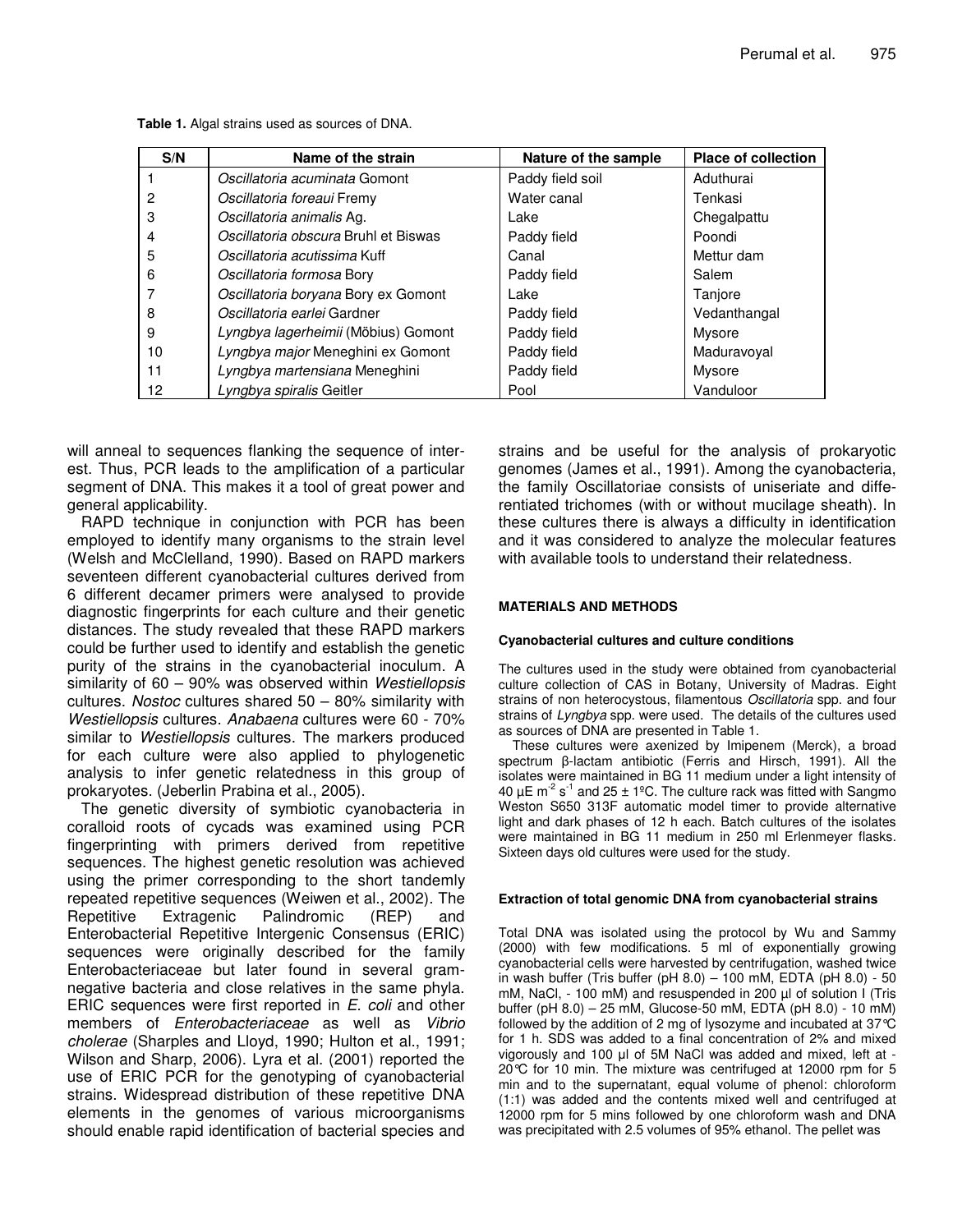

**Figure 1.** RAPD profile analysis of PCR amplification with primer D7. Lane M,  $\lambda$  DNA–*Hind* III digest and øX174 DNA *Hae* III digest Mix (Finnzymes). Lane 1, *Oscillatoria acuminata* Gomont Lane 2, *Oscillatoria foreaui* Fremy; Lane 3*, Oscillatoria animalis* Ag; Lane 4, *Oscillatoria obscura* Bruhl et Biswas; Lane 5, *Oscillatoria acutissima* Kuff; Lane 6, *Oscillatoria formosa* Bory; Lane 7, *Oscillatoria boryana* Bory ex Gomont; Lane 8, *Oscillatoria earlei* Gardner; Lane 9, *Lyngbya lagerheimii* (Möbius) Gomont; Lane 10, *Lyngbya major* Meneghini ex Gomont; Lane 11, *Lyngbya martensiana* Meneghini; Lane 12, *Lyngbya spiralis* Geitler,

dissolved in 25 µl of STE buffer, followed by RNase (5 µg) treatment and then reprecipitated with 95% ethanol after phenol treatment. The DNA was resuspended in 0.1X TE and used for further analysis.

#### **Randomly amplified polymorphic DNAs (RAPD)**

All PCR reactions were carried out in 0.5 ml tubes in either a Perkin Elmer 9600 thermal cycler or in a MJ research PTC 100 cycler. The programs used for amplification are mentioned in detail later along with individual experiments. The list of primers used for the different PCR reaction and their sequences are given in Table 2. All primers were obtained from Sigma Genosys, Bangalore. RAPD was carried out with the primers D7, M13, OPC11, OPC12, OPC13, OPC14 and OPC15.The amplification was carried out with a 20 µL reaction mixture containing: primer (2  $\mu$ M/ $\mu$ L)- 4.0  $\mu$ L, 10X buffer-2.0  $\mu$ L, 2 mM dNTP mix-3.0 µL, *Taq* DNA polymerase (3 U/µL)- 0.6 µL, template DNA (50 ng)- 2.0 µL, Sterile distilled water-8.4 µL. Amplification was carried out with PTC-100 Thermal cycler (MJ Research Inc.).Thermal cycling was performed at 94°C for 2 min, 2 cycles of 94°C for 30 s, 36°C for 30 s and 72°C for 120 s, followed by 30 cycles of 94°C for 20 s, 36°C for 15 s, 45°C for 15 s and 72°C for 90 s and a final extension at 72°C for 10 min. The amplified products were separated on a 2.0% agarose gel in 1XTBE at 75 V for 3 h. The gel was stained with ethidium bromide and the amplified product was visualized and documented using a Vilber Lourmat gel documentation system with Bioimage software.The data obtained for RAPD were arranged to group the strains in a dendrogram separately using UPGMA (Unweighted Pair–Group Method using Arithmetic Averages) programme (using NTSYS software).

### **RESULTS AND DISCUSSION**

Molecular taxonomic analysis of 12 cyanobacterialstrains belonging to the genera *Oscillatoria* and *Lyngbya* were

**Table 2.** Primers used for RAPD-PCR analysis of cyanobacterial strains.

| <b>Name</b> | Sequence (5'-3')  |
|-------------|-------------------|
| D-7         | <b>TTGGCACGGG</b> |
| $M-1.3$     | <b>GGTGGTCAAG</b> |
| $OPC - 11$  | AAAGCTGCGG        |
| $OPC - 12$  | <b>TGTCATCCCC</b> |
| $OPC - 13$  | AAGCCTCGTC        |
| $OPC - 14$  | <b>TGCGTGCTTG</b> |
| $OPC - 15$  | <b>GACGGATCAG</b> |

carried out using RAPD. All the analyses were done with total DNA (Wu et al., 2000).

RAPD was carried out employing seven different primers for the twelve strains and were of high  $G + C$ content. Many bands were obtained, ranging from 6.5 kb to 230 bp and were polymorphic. About 21 different molecular bands ranging from 4 kb to 350 bp were observed for the D7 primer (Figure 1). Three unique bands in *Lyngbya martensiana* (1.8,-1.7-and-1.5-kb),- 2unique bands *Lyngbya lagerheimii* (350 and 500 bp) and one unique band of 400 bp in *Lyngbya major* were observed. Fourteen different bands were obtained for the M 13 primer (ranging 6.5 kb to 400 bp) in which one unique band of 400 bp was observed in *Lyngbya martensiana*. OPC11 primer produced 21 different bands, ranging from 3 kb to 280 bp. Three unique bands in *L. martensiana* (2.5 kb, 400 and 280 bp) and two unique bands in *Lyngbya lagerheimii* (870 and 700 bp) were ob-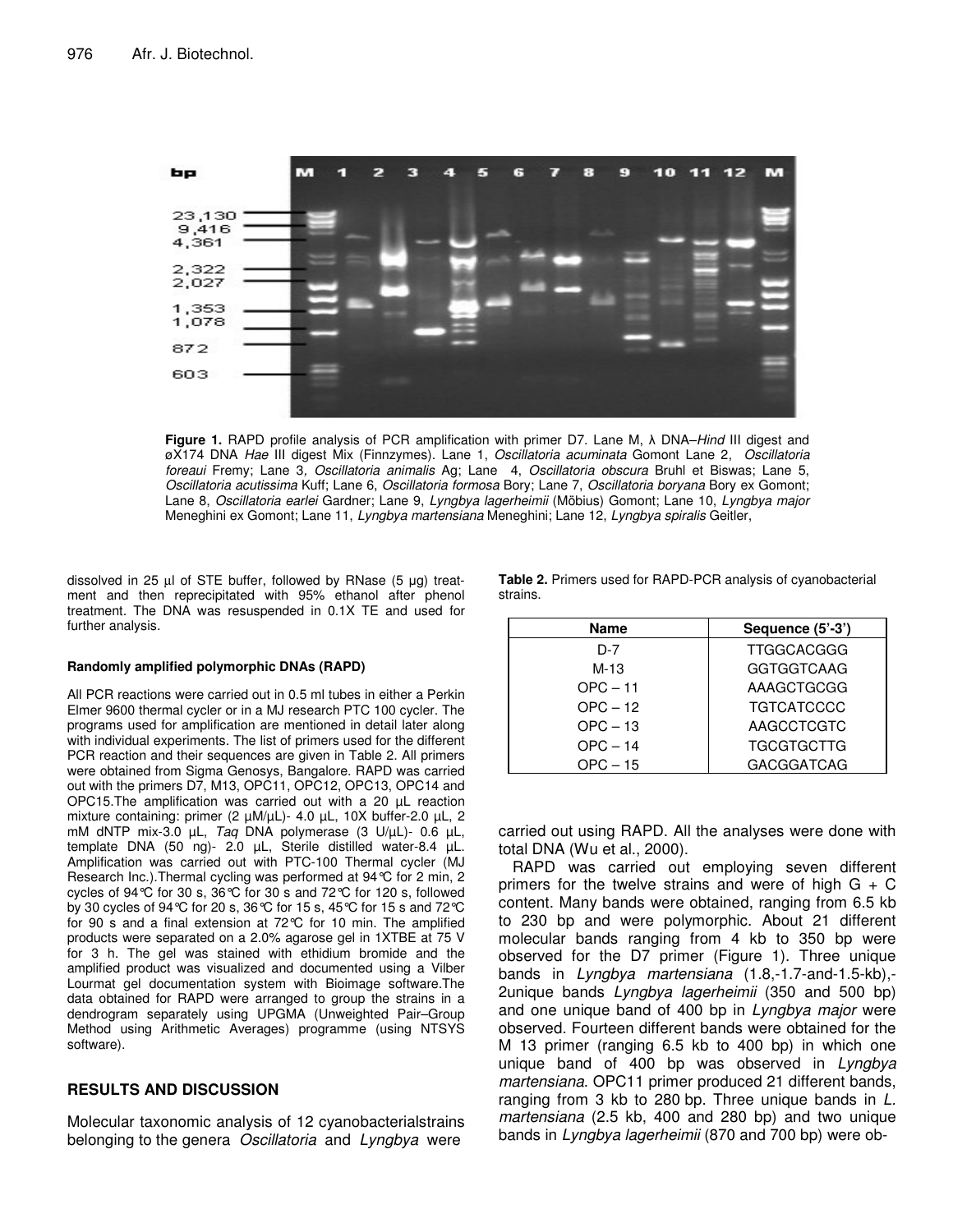

**Figure 2.** Phylogenetic analysis of cyanobacterial strains' RAPDs.

served. Similarly two unique bands of size 2 and 1.6 kb were observed in *Oscillatoria animalis*. Unique bands of molecular weight of 1.7 kb in were evident. 25 different bands were obtained for OPC 12primer with sizes ranging from 6.5 kb to 230 bp. Twounique bands of sizes, 850 and 230 bp were observed in *O. obscura*. An amplified product of molecular weight 1 kb was found to be unique for *O. acutissima*. OPC 13 primer produced 20 different bands (4.3 kb to 400 bp). Two unique bands were observed for *Oscillatoria obscura* (3 kb and 400 bp) and *L. lagerheimii* (2.3 kb and 550 bp). *Oscillatoria earlei* had a unique band of 450 bp. RAPD primer OPC 14 produced 21 different bands of molecular weight ranging from 3.5 kb to 400 bp. One unique band each was observed for 5 strains namely *Oscillatoria animalis* (2.5 k.b), *Oscillatoria formosa* (1.8 kb), *L. lagerheimii* (600 bp) and *Oscillatoria obscura* (400 bp), *Lyngbya major* had two unique bands of molecular weight 1.3 kb and 750 bp. OPC primer 15 produced 20 different bands of molecular weight 4.3 kb to 270 bp. Only one unique band of molecular weight 3 kb was observed for *Lyngbya spiralis*. Phylogenetic tree constructed had two major clusters, *O. obscura* forming a single major cluster and the rest of the cyanobacterial strains formed the other cluster (Figure 2). RAPD finger printing has been used to differentiate members of the genera *Anabaena* and *Microcystis* by (Neilan et al., 1995). Symbiotic and free living cyanobacterial cultures were identified by Rasmussen and Svenning (1998) and genotypes of *Microcystis* were discriminated by Nishihara et al., (1997). Recently Prabina et al. (2005) has used RAPD finger printing as a tool for checking genetic purity of cyanobacterial strains. In most of these studies, more than ten primers were used to generate RAPD patterns.

Otherinteresting features in this study include: (i) D7, M13 and OPC15 primers which produced unique markers only for strains of *Lyngbya* genus; (ii) OPC12 and OPC13 primers produced unique markers only for strains of *Oscillatoria* genus (iii) OPC11 and OPC14 markers produced unique markers for strains belonging to both genera. Since the two genera were closely related as both belong to same family Oscillatoriaceae the strains belonging to *Oscillatoria* and *Lyngbya* were not grouped separately. The number of unique bands produced ranged from one to 8 for all the strains except 3 strains of *Oscillatoria* that did not produce any unique bands. The preliminary results indicate that some

strains of *Oscillatoria* and *Lyngbya* are genetically closer whereas other strains of *Oscillatoria* and *Lyngbya* are genetically separate.

Each band visualized on a gel was considered a RAPD marker and part of the total RAPD fingerprint generated for strains of cyanobacteria. Only two strains of *Lyngbya* got grouped separately. RAPD fingerprinting can be used successfully to differentiate closely related cyanobacterial strains. This method is well suited for fast and accurate strain differentiation and is an alternative and complementary approach to the traditional methods for studying cyanobacterial systematics.

### **ACKNOWLEDGEMENTS**

The authors are grateful to the Ministry of Environment and Forest, Government of India for financial assistance through an All India Coordinated project (AICOPTAX) on Taxonomy of Algae.